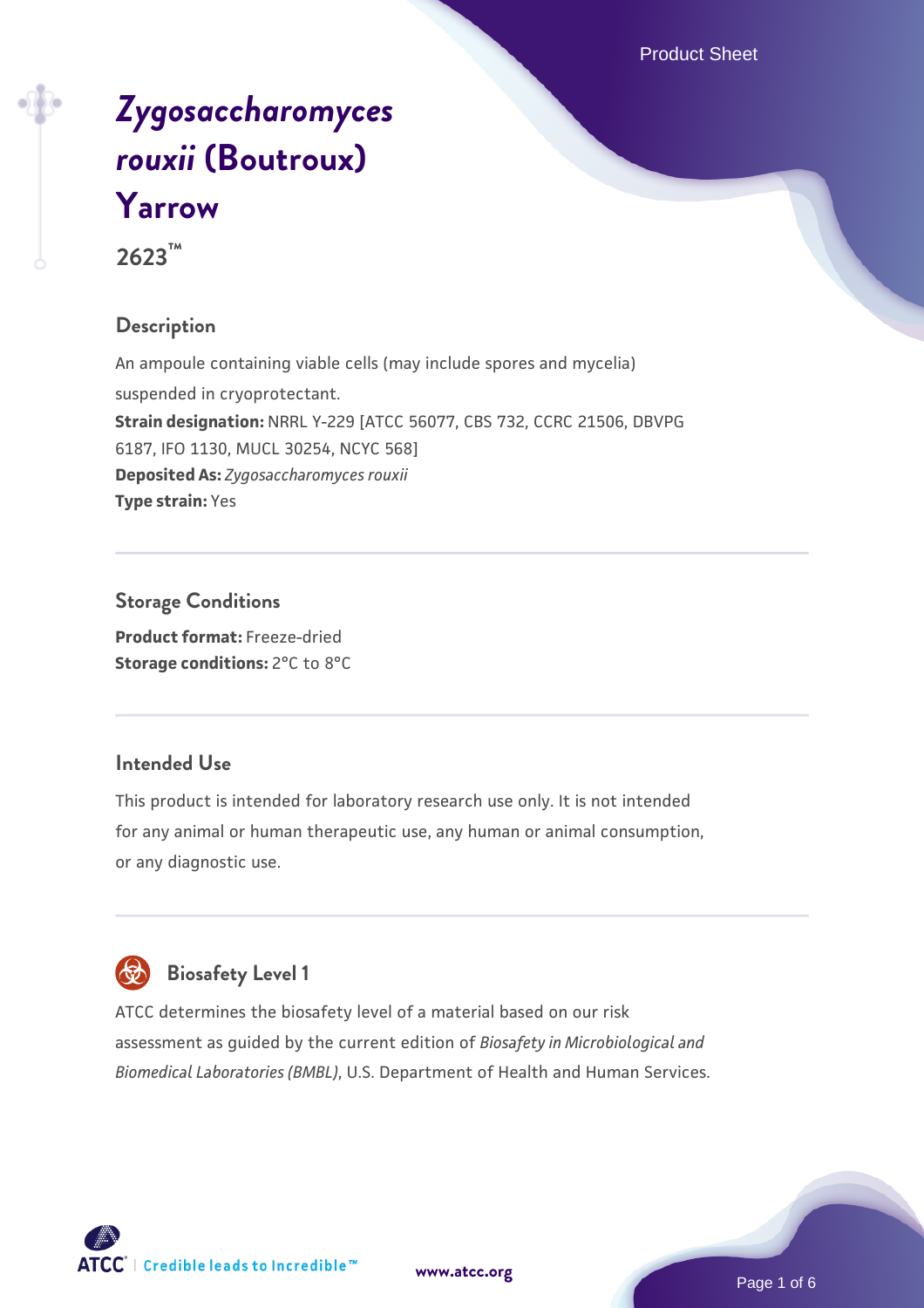It is your responsibility to understand the hazards associated with the material per your organization's policies and procedures as well as any other applicable regulations as enforced by your local or national agencies.

ATCC highly recommends that appropriate personal protective equipment is always used when handling vials. For cultures that require storage in liquid nitrogen, it is important to note that some vials may leak when submersed in liquid nitrogen and will slowly fill with liquid nitrogen. Upon thawing, the conversion of the liquid nitrogen back to its gas phase may result in the vial exploding or blowing off its cap with dangerous force creating flying debris. Unless necessary, ATCC recommends that these cultures be stored in the vapor phase of liquid nitrogen rather than submersed in liquid nitrogen.

## **Certificate of Analysis**

For batch-specific test results, refer to the applicable certificate of analysis that can be found at www.atcc.org.

#### **Growth Conditions**

**Medium:**  [ATCC Medium 28: Emmons' modification of Sabouraud's agar/broth](https://www.atcc.org/-/media/product-assets/documents/microbial-media-formulations/2/8/atcc-medium-28.pdf?rev=0da0c58cc2a343eeae735016b70809bb) [ATCC Medium 200: YM agar or YM broth](https://www.atcc.org/-/media/product-assets/documents/microbial-media-formulations/2/0/0/atcc-medium-200.pdf?rev=ac40fd74dc13433a809367b0b9da30fc) [ATCC Medium 1245: YEPD](https://www.atcc.org/-/media/product-assets/documents/microbial-media-formulations/1/2/4/5/atcc-medium-1245.pdf?rev=705ca55d1b6f490a808a965d5c072196) **Temperature:** 24-26°C **Atmosphere:** Aerobic

**Handling Procedures**



**[www.atcc.org](http://www.atcc.org)**

Page 2 of 6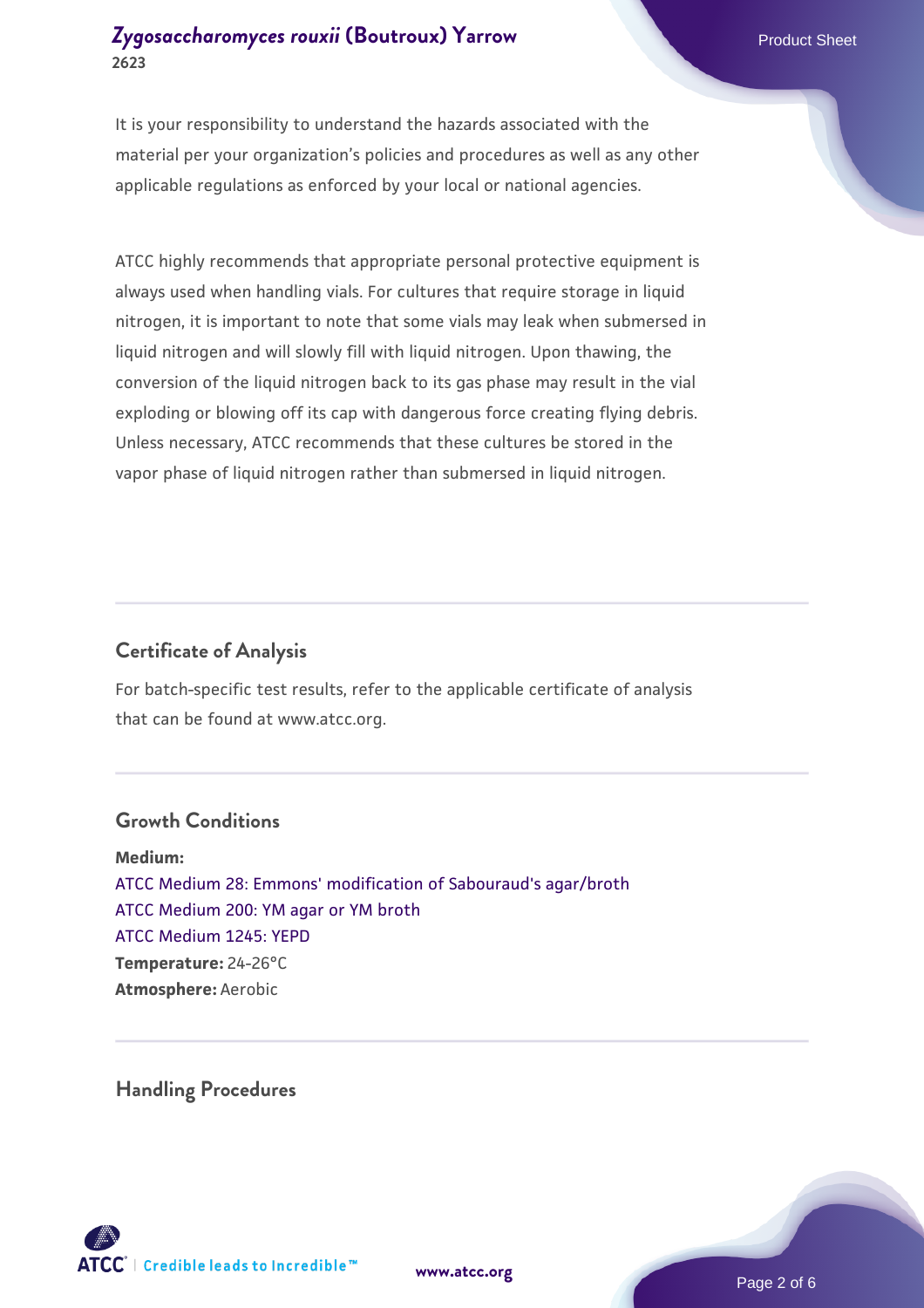#### For **freeze-dry (lyophilized)** ampoules:

- 1. Open an ampoule according to enclosed instructions.
- 2. From a single test tube of **sterile distilled water** (5 to 6 mL), withdraw approximately 0.5 to 1.0 mL with a sterile pipette and apply directly to the pellet. Stir to form a suspension.
- 3. Aseptically transfer the suspension back into the test tube of sterile distilled water.
- Let the test tube sit at room temperature (25°C) undisturbed for **at** 4. **least 2 hours**; longer (e.g., overnight) rehydration might increase viability of some fungi.
- Mix the suspension well. Use several drops (or make dilutions if desired) 5. to inoculate recommended solid or liquid medium. Include a control that receives no inoculum.
- 6. Incubate the inoculum at the propagation conditions recommended.
- 7. Inspect for growth of the inoculum/strain regularly. The sign of viability is noticeable typically after 1-2 days of incubation. However, the time necessary for significant growth will vary from strain to strain.

### **Material Citation**

If use of this material results in a scientific publication, please cite the material in the following manner: *Zygosaccharomyces rouxii* (Boutroux) Yarrow (ATCC 2623)

## **References**

References and other information relating to this material are available at www.atcc.org.

#### **Warranty**

The product is provided 'AS IS' and the viability of ATCC® products is warranted for 30 days from the date of shipment, provided that the

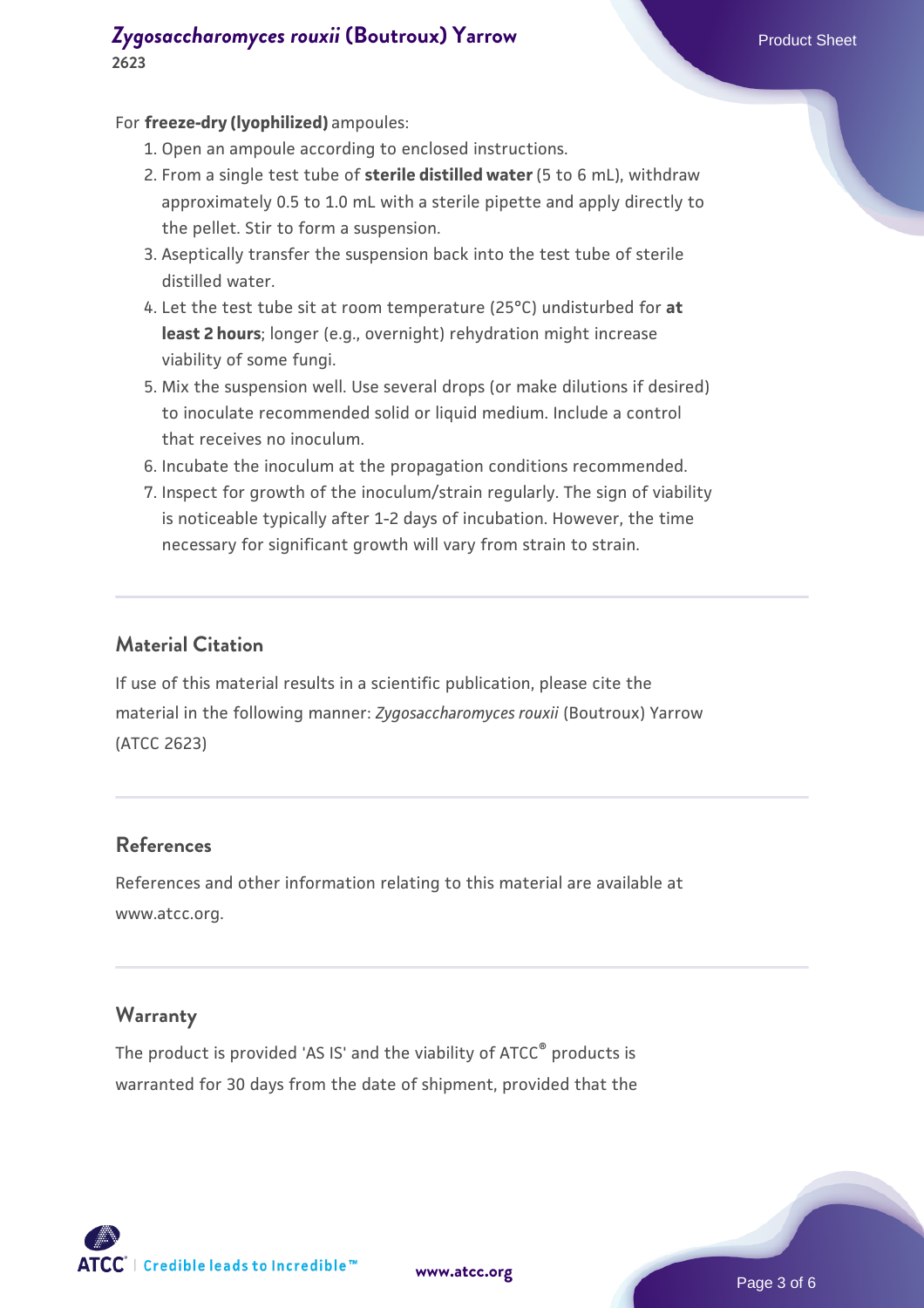customer has stored and handled the product according to the information included on the product information sheet, website, and Certificate of Analysis. For living cultures, ATCC lists the media formulation and reagents that have been found to be effective for the product. While other unspecified media and reagents may also produce satisfactory results, a change in the ATCC and/or depositor-recommended protocols may affect the recovery, growth, and/or function of the product. If an alternative medium formulation or reagent is used, the ATCC warranty for viability is no longer valid. Except as expressly set forth herein, no other warranties of any kind are provided, express or implied, including, but not limited to, any implied warranties of merchantability, fitness for a particular purpose, manufacture according to cGMP standards, typicality, safety, accuracy, and/or noninfringement.

#### **Disclaimers**

This product is intended for laboratory research use only. It is not intended for any animal or human therapeutic use, any human or animal consumption, or any diagnostic use. Any proposed commercial use is prohibited without a license from ATCC.

While ATCC uses reasonable efforts to include accurate and up-to-date information on this product sheet, ATCC makes no warranties or representations as to its accuracy. Citations from scientific literature and patents are provided for informational purposes only. ATCC does not warrant that such information has been confirmed to be accurate or complete and the customer bears the sole responsibility of confirming the accuracy and completeness of any such information.

This product is sent on the condition that the customer is responsible for and assumes all risk and responsibility in connection with the receipt, handling, storage, disposal, and use of the ATCC product including without limitation taking all appropriate safety and handling precautions to minimize health or environmental risk. As a condition of receiving the material, the customer



**[www.atcc.org](http://www.atcc.org)**

Page 4 of 6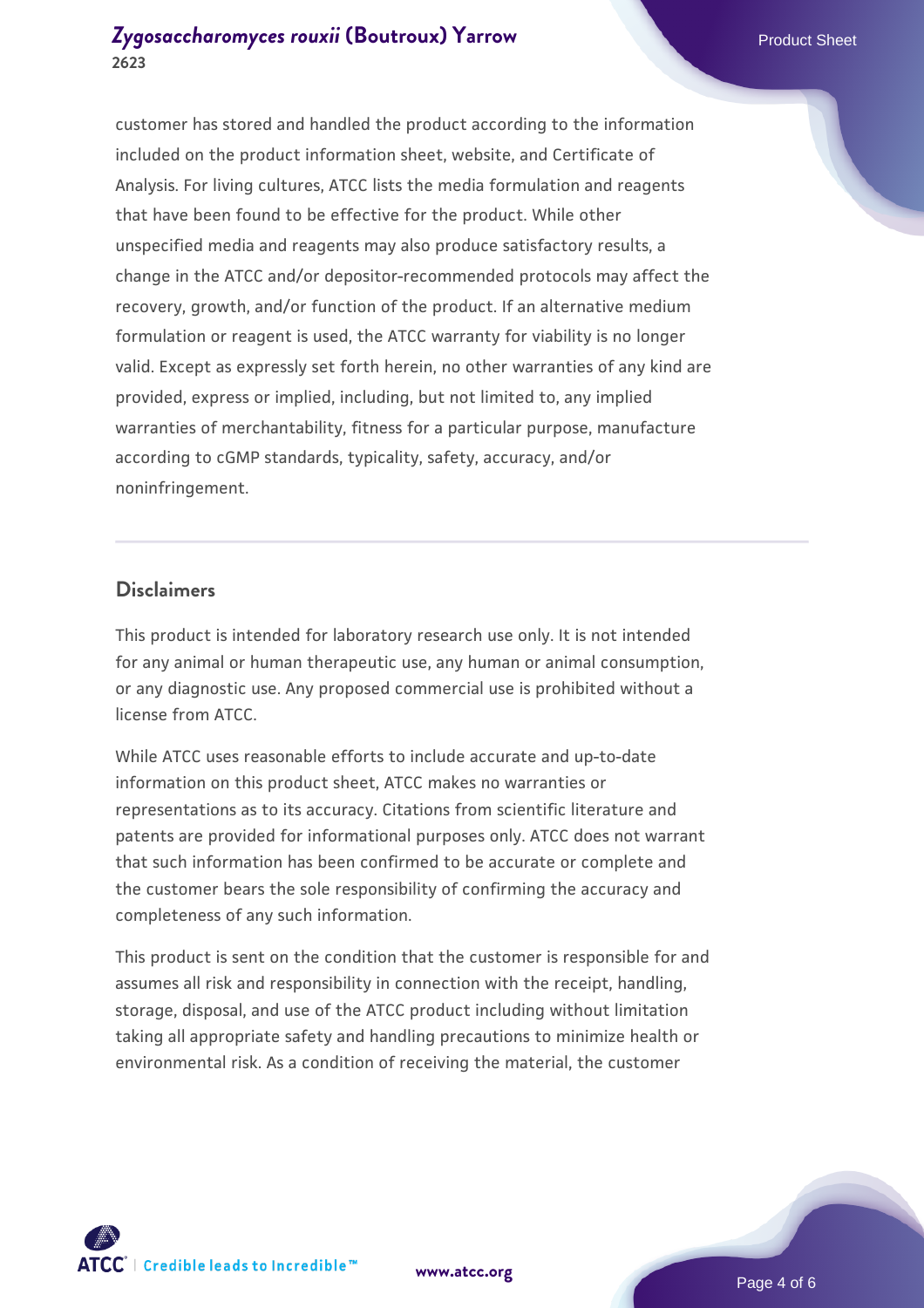agrees that any activity undertaken with the ATCC product and any progeny or modifications will be conducted in compliance with all applicable laws, regulations, and guidelines. This product is provided 'AS IS' with no representations or warranties whatsoever except as expressly set forth herein and in no event shall ATCC, its parents, subsidiaries, directors, officers, agents, employees, assigns, successors, and affiliates be liable for indirect, special, incidental, or consequential damages of any kind in connection with or arising out of the customer's use of the product. While reasonable effort is made to ensure authenticity and reliability of materials on deposit, ATCC is not liable for damages arising from the misidentification or misrepresentation of such materials.

Please see the material transfer agreement (MTA) for further details regarding the use of this product. The MTA is available at www.atcc.org.

## **Copyright and Trademark Information**

© ATCC 2021. All rights reserved. ATCC is a registered trademark of the American Type Culture Collection.

## **Revision**

This information on this document was last updated on 2021-05-19

## **Contact Information**

ATCC 10801 University Boulevard Manassas, VA 20110-2209 USA US telephone: 800-638-6597 Worldwide telephone: +1-703-365-2700